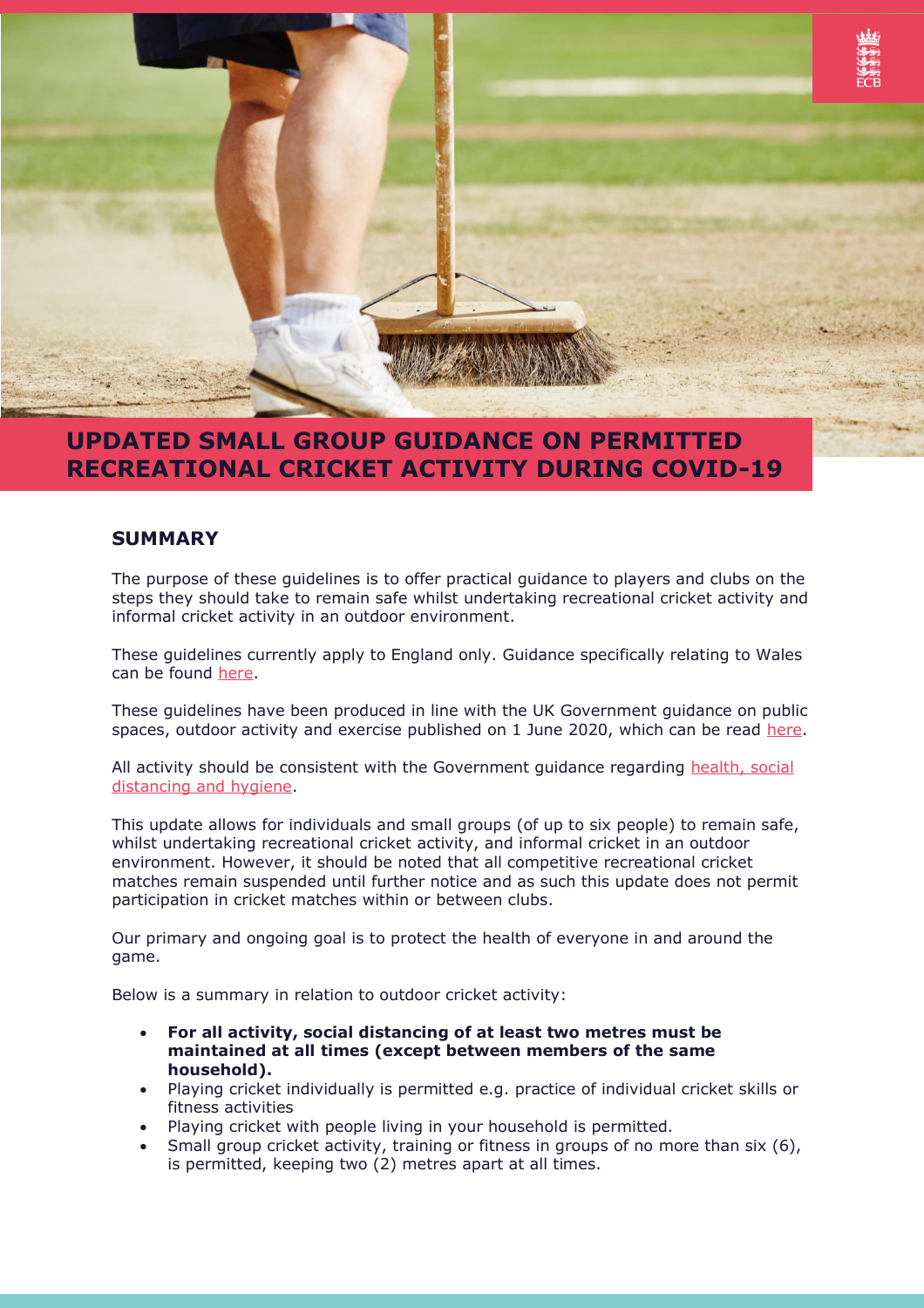- Cricket coaches, can now undertake small group sessions of up to six (6) people including the coach (1:5) and they must comply with ECB safeguarding policies (as well as being able to conduct one-to-one coaching).
- Nets should be used on an 'every other' basis, leaving one net free between nets. Note that for nets within a security fence, occupancy numbers could be limited by social distancing requirements.
- It is permissible for two or more groups of six (6) to train at the same time provided they are kept separate, and social distancing and strict hygiene measures are observed. However, clubs should carry out a risk assessment to determine the maximum capacity for their facility that can be achieved safely whilst maintaining social distancing and not exceeding the current limits on training group size.
- Clubhouses can be reopened in a limited way for operational reasons (e.g. for access to first aid equipment) or for toilet access (see below) but all communal areas including bar, changing rooms etc. are to remain closed for general use.
- Toilet facilities can be opened if the venue wishes, but particular care should be taken by those using them and those cleaning them. Where they are open, venues must ensure soap and water is provided and they are cleaned regularly.
- No indoor cricket activity at all.
- We recommend using your own equipment if possible. If equipment is being shared, please follow UK Government's guidance on the [sharing of equipment.](https://www.gov.uk/government/publications/coronavirus-covid-19-guidance-on-phased-return-of-sport-and-recreation/guidance-for-the-public-on-the-phased-return-of-outdoor-sport-and-recreation) Players should stick to using one ball in training either by bringing their own or being assigned a numbered ball that is cleaned in between sessions.
- No saliva or sweat should be applied to the ball at any time.
- Wash hands at home before and after using the outdoor facilities. Bring your own hand sanitiser where possible.

#### **ECB is clear that outdoor facilities should only reopen if those responsible for them are ready to do so and they can do so safely, following public health guidance: no club should reopen their outdoor facilities if they feel unable to meet the requirements.**

For clubs, you will need to have the following in place:

- Properly maintained facilities.
- A booking system for outdoor space or other means to manage access and demand.
- The capability to advise individuals when booking to check for symptoms of COVID-19 and in turn to advise individuals when booking that - in line with current Government guidance - if they are symptomatic, and/or living in a household with a possible COVID-19 infection, they should remain at home and follow Government guidance and if they are classified as extremely vulnerable then they should follow the Government guidance (found [here\)](https://www.gov.uk/coronavirus).
- A sanitation procedure between use/bookings. An essential requirement is to clean potential points of transmission, so contact points (stumps, access points etc), or spillages of body fluid e.g. sweat.
- A representative of the club on site during the hours that the outdoor facilities are open for use.
- Closed signs should be displayed when facilities are not open (including where a club does not wish to or is not ready to reopen) to deter use by general public particularly where there is open access.
- Updated signage and access points.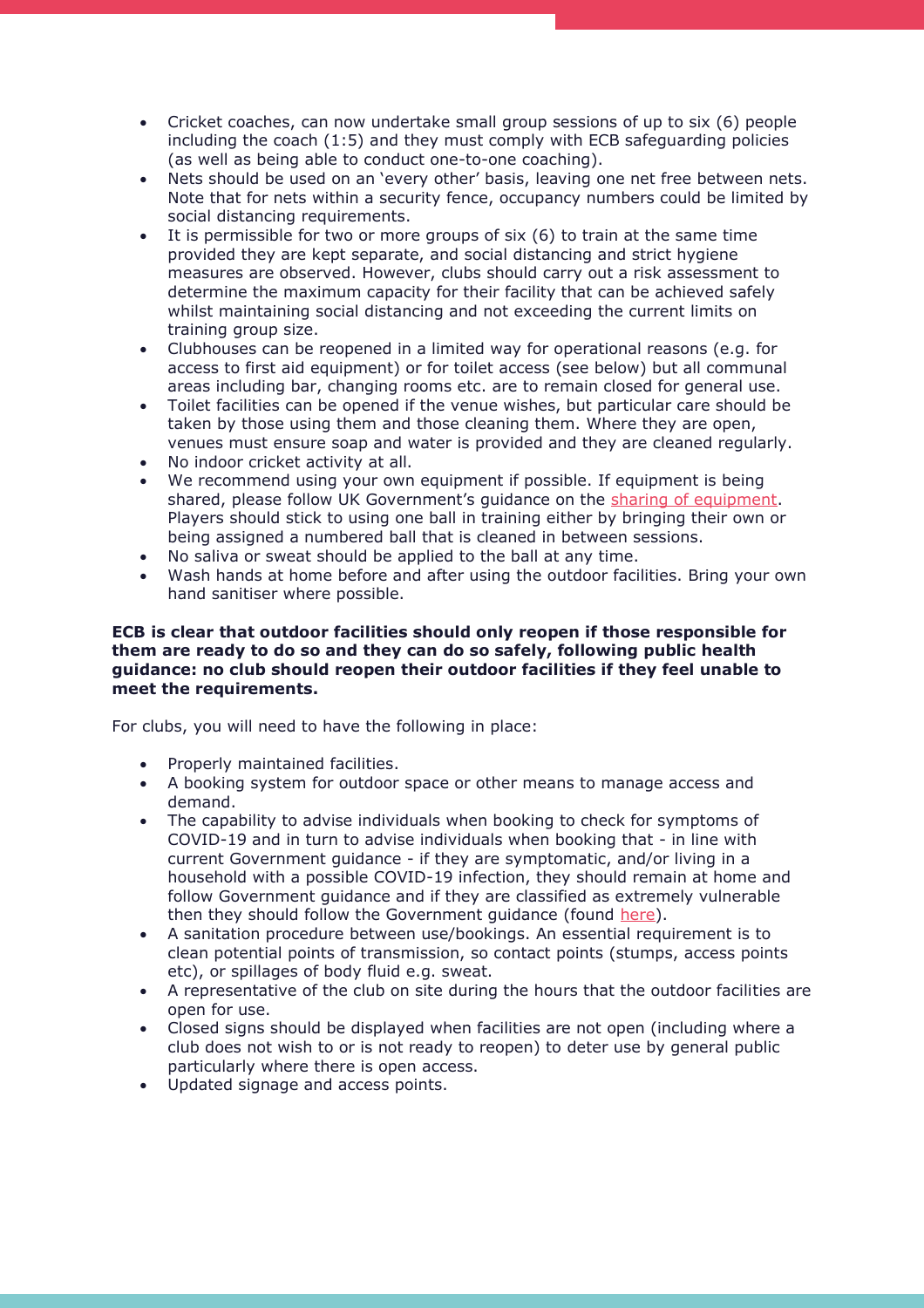For individuals, you will need to:

- Seek confirmation from the club that it has reopened and make a booking.
- Check for symptoms of COVID-19. In line with current Government quidance, if you are symptomatic, and/or living in a household with a possible COVID-19 infection, you should remain at home and follow Government guidance.
- Follow UK Government guidance on shielding and protecting people who are clinically extremely vulnerable from COVID-19 if it applies to you.
- Avoid public transport if at all possible.

ECB has provided detailed guidance on the preparation and administration of outdoor facilities for clubs, and guidelines for participation for individuals. The situation is evolving constantly, and we will continue to update our guidance as more information becomes available.

Further advice is available at the [GOV.UK](https://www.gov.uk/government/publications/coronavirus-covid-19-guidance-on-phased-return-of-sport-and-recreation/guidance-for-the-public-on-the-phased-return-of-outdoor-sport-and-recreation) and [Sport England](https://www.sportengland.org/how-we-can-help/coronavirus/coronavirus-what-happens-next#your_questions_answered) websites. Please regularly check these sites and the updated ECB guidance as this policy position is likely to change over time and could also become more regionalised and localised as time progresses.

If you have any further questions, please contact ECB's facilities team [here.](mailto:facilities@ecb.co.uk)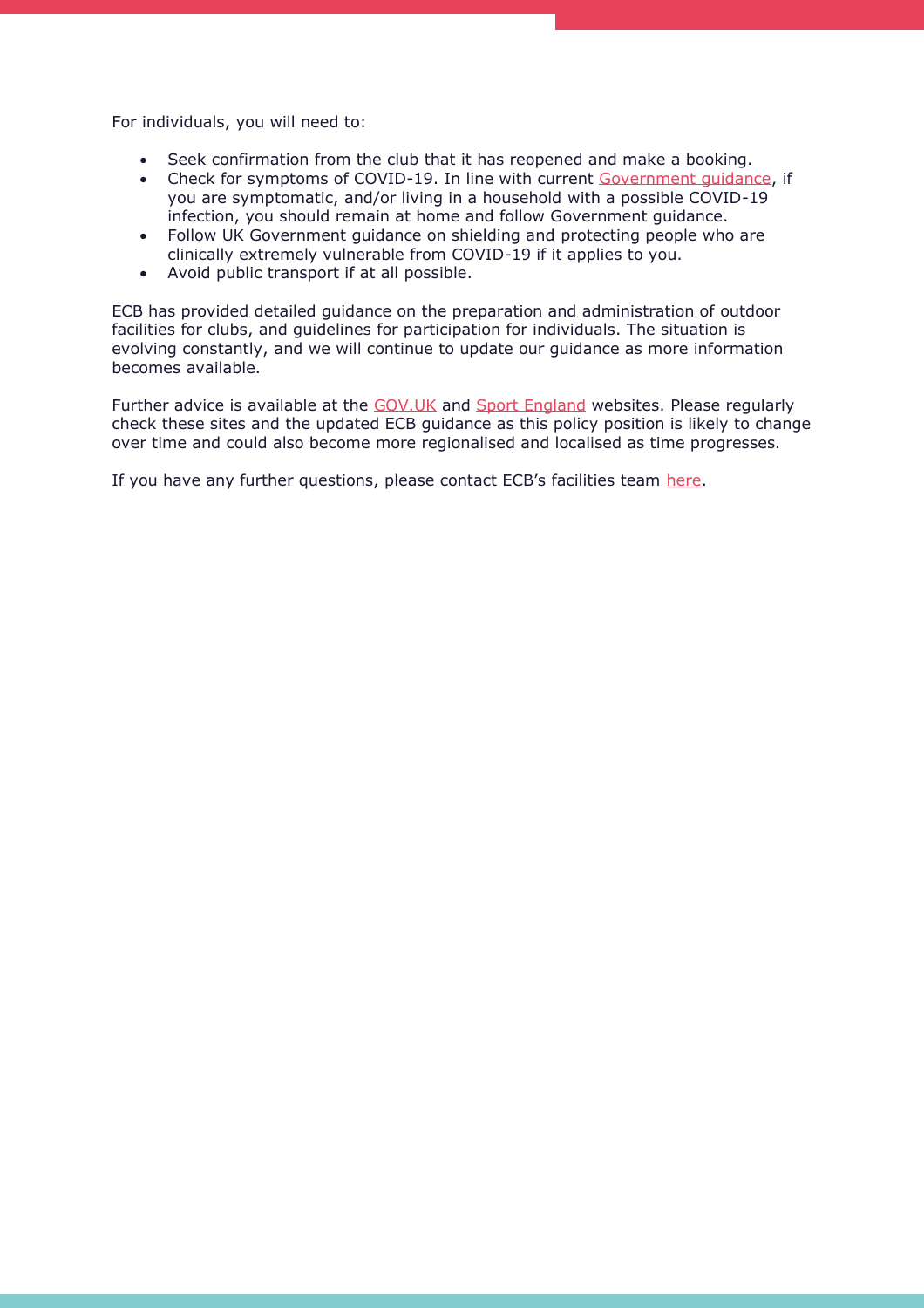

# **UPDATED GUIDANCE FOR CLUBS ON RETURN TO USE OF CRICKET GROUNDS – 5 JUNE 2020**

These guidelines have been produced in line with the UK Government guidance on public spaces, outdoor activity and exercise published on 13 May 2020, and updated on 1 June 2020, which can be read [here.](https://www.gov.uk/government/publications/coronavirus-covid-19-guidance-on-phased-return-of-sport-and-recreation) Supporting guidance can be found here.

There is no obligation for clubs to reopen their facilities and clubs should only do so when they are ready and when they can do so safely, following public health guidance. Clubs should be aware that this is subject to change if there is a worsening of the COVID-19 situation and/or UK Government advice changes. Please visit the [ECB website](https://www.ecb.co.uk/) regularly for updates.

This guide covers:

- What has changed and what clubs can now reopen.
- A reminder of the precautions that still need to be taken including social distancing.
- What work will need to be done to prepare facilities.
- How to operate your facility safely including:
- Establishing a booking system to avoid crowding and allow contact tracing.
- Maintaining safe access and movement around site.
- Setting some ground rules and ensuring compliance.

## **WHAT CAN CLUBS REOPEN AND WHEN?**

Since 1 June 2020, people in England have been permitted to participate in activity in groups of up to a maximum of six (6) people in an outdoor setting as long as social distancing measures remain in place. Please note the following:

- This change in restrictions only applies in England and does not apply in Wales. Guidance relating to Wales can be found [here.](https://gov.wales/coronavirus)
- The change is for participation in sport **outdoors** only.<br>• It is permissible for two or more groups of six (6) to tra
- It is permissible for two or more groups of  $s$ ix  $(6)$  to train at the same time provided they are kept separate, and social distancing and strict hygiene measures are observed. However, clubs should carry out a risk assessment to determine the maximum capacity for their facility that can be achieved safely whilst maintaining social distancing and not exceeding the current limits on training group size.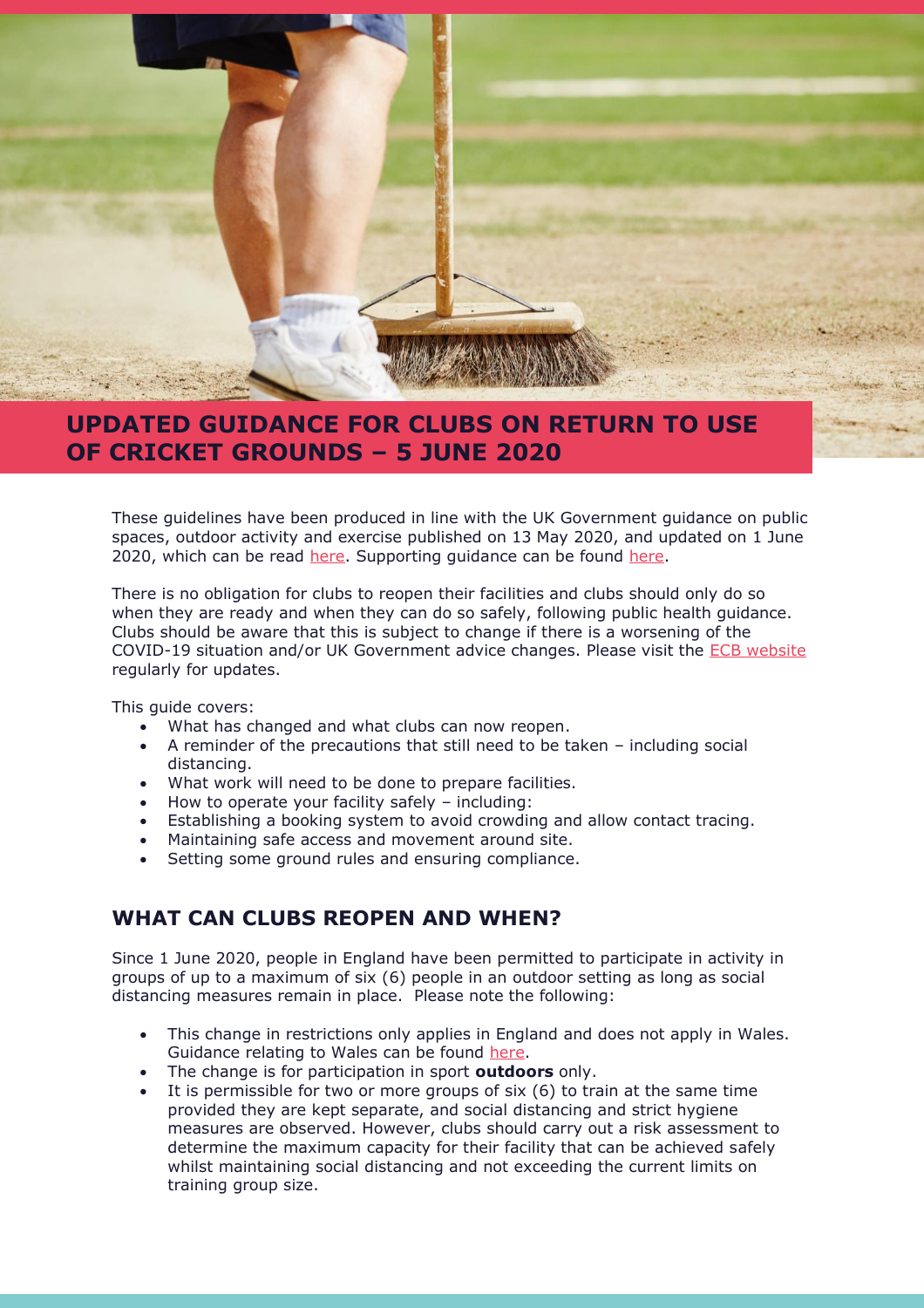- Social distancing measures (staying two metres away from people outside your household) still apply.
- The change does not permit the reopening of pavilions for changing, social or hospitality purposes.
- This change does not permit participation in team sports within or between clubs. ECB recommended the suspension of recreational cricket on 18 March 2020 and with the sole exception of the specific and controlled use of outdoor cricket facilities outlined in this guidance that remains the case.

As of 13 May 2020, and updated on 01 June 2020, cricket clubs in England are able to:

- Reopen their outfields and squares for outdoor sport activity that complies with the UK Government guidance and maintains social distancing.
- Reopen their cricket nets in a way that maintains social distancing on an 'every other net' basis – so if a club has a two-bay net they can reopen one of those bays, if they have a three-bay net, they can reopen bays one and three and so on. Clubs must consider player circulation in nets where the facility is enclosed within netting or security fence. For example a three-lane net could in theory have 10 bowlers, with five in each lane using the every other net principle – but in most enclosed net facilities it would not be possible to space 10 bowlers at a two-metre spacing safely (when also considering the risk of balls coming out of the nets) – you will need to assess safe occupancy levels for your facility.
- A representative of the club should be on site at all times while outdoor facilities are open for use.
- When outdoor nets and outfields are closed and there is general open access, closed signage should be clear and visible to inform the general public that the facilities are not available for use.

The club representative is a person appointed by the club to undertake the role of managing the facility during a booked session.

The person must understand the guidance, be familiar with the setup of the ground under COVID-19 restrictions and emergency procedures. They should also be able to make arrangements to open toilets (if available).

The club, in appointing this person, must be sure that they can carry out the club's operational duties which would apply under normal circumstance but also those additional duties under the COVID-19 guidelines and communicate the club's conditions of booking, and if necessary control timings of activity if there is a mix up or people go beyond the allotted time.

The club should identify such persons and maintain a list of these people who have agreed to and are appointed to carry out this role. A representative can participate in a session or run a number of sessions within a continuous series (such as a coach who is an appointed representative and can carry out those duties safely), there is no requirement for a 'third' person in those circumstances.

When outdoor nets and outfields are closed and there is general open access, closed signage should be clear and visible to inform the general public that the facilities are not available for use.

Club buildings (including changing rooms and bar) and any other communal areas are to remain closed. At this stage keeping these areas closed will reduce social interaction to help reduce the transmission of COVID-19.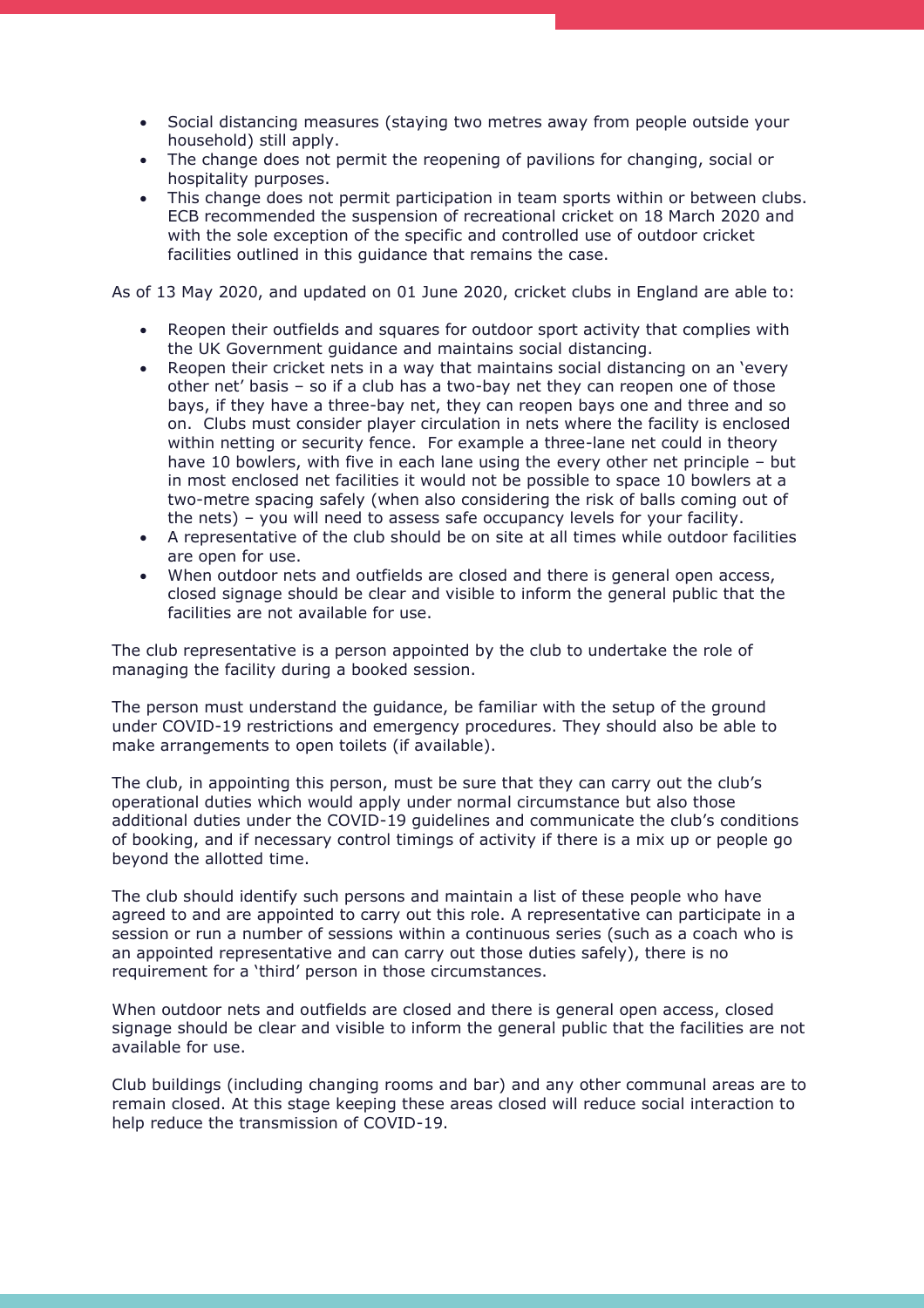#### **We still need to take precautions**

At this time the use of outdoor facilities is only permitted for people from the same household, for individuals using the facilities alone or for a small group size of a maximum of six (6) people who are maintaining recommended social distancing measures. It is important to remember that the following advice still applies and it is key to remind any participants, those operating the nets and those maintaining the grounds of these rules:

- Anyone displaying symptoms of COVID-19 (temperature above 37.8 °C, a persistent cough, breathing problems, a new loss of taste or smell or other symptoms identified by the UK Government) must stay at home and self-isolate in accordance with the UK Government guidance [here.](https://www.gov.uk/government/publications/covid-19-stay-at-home-guidance)
- All members of the same household must do the same even if they do not display symptoms.
- Those with an underlying health condition which makes them 'clinically extremely vulnerable' and who have been advised to shield must follow specific UK Government advice – refer to current [UK Government](https://www.gov.uk/government/publications/guidance-on-shielding-and-protecting-extremely-vulnerable-persons-from-covid-19/guidance-on-shielding-and-protecting-extremely-vulnerable-persons-from-covid-19) guidance.
- [People aged 70 and over](https://www.gov.uk/government/publications/full-guidance-on-staying-at-home-and-away-from-others/full-guidance-on-staying-at-home-and-away-from-others) are advised to minimise their contact with others outside of their household as per current [UK Government guidance.](https://www.gov.uk/government/publications/staying-alert-and-safe-social-distancing)
- Social distancing is key to minimising transmission of COVID-19, maintaining a distance of two metres between people still applies if individuals are not from the same household (see [here\)](https://www.gov.uk/government/publications/staying-alert-and-safe-social-distancing).

## **GETTING YOUR FACILITY READY**

#### **Capacity and Social Distancing**

- Carry out a risk assessment to determine the maximum capacity for your facility that can be achieved safely whilst maintaining social distancing and not exceeding the current limits on training group size.
- You can use temporary line marking paint to illustrate socially distanced queuing positions for bowlers and separation between training areas (e.g. Net 1 and Net 3 to maintain 2 m.
- You should display signage on maximum occupancy for your net facility.

#### **Grounds**

Outfields should now be brought to normal in-season grass lengths. For the latest advice on managing your grounds see our guidance on the Grounds Management Association [website.](https://thegma.org.uk/sites/default/files/images/inline-images/interim_works_-_fit_for_play_cricket_27_05_2020.pdf)

Squares should also be at normal season cut heights – pitches can be prepared for practice as long as that practice is in line with current UK Government guidance as described in this document. For advice on managing your square visit the Grounds Management Association website.

Grounds should only be used for cricket practice and exercise as set out in this document – and should not be used for full games of cricket.

Grounds managers can assist social distancing using line marking paint to indicate 2 m spacings, or separation boxes etc. For example spacing of bowlers in nets or separating areas between different groups.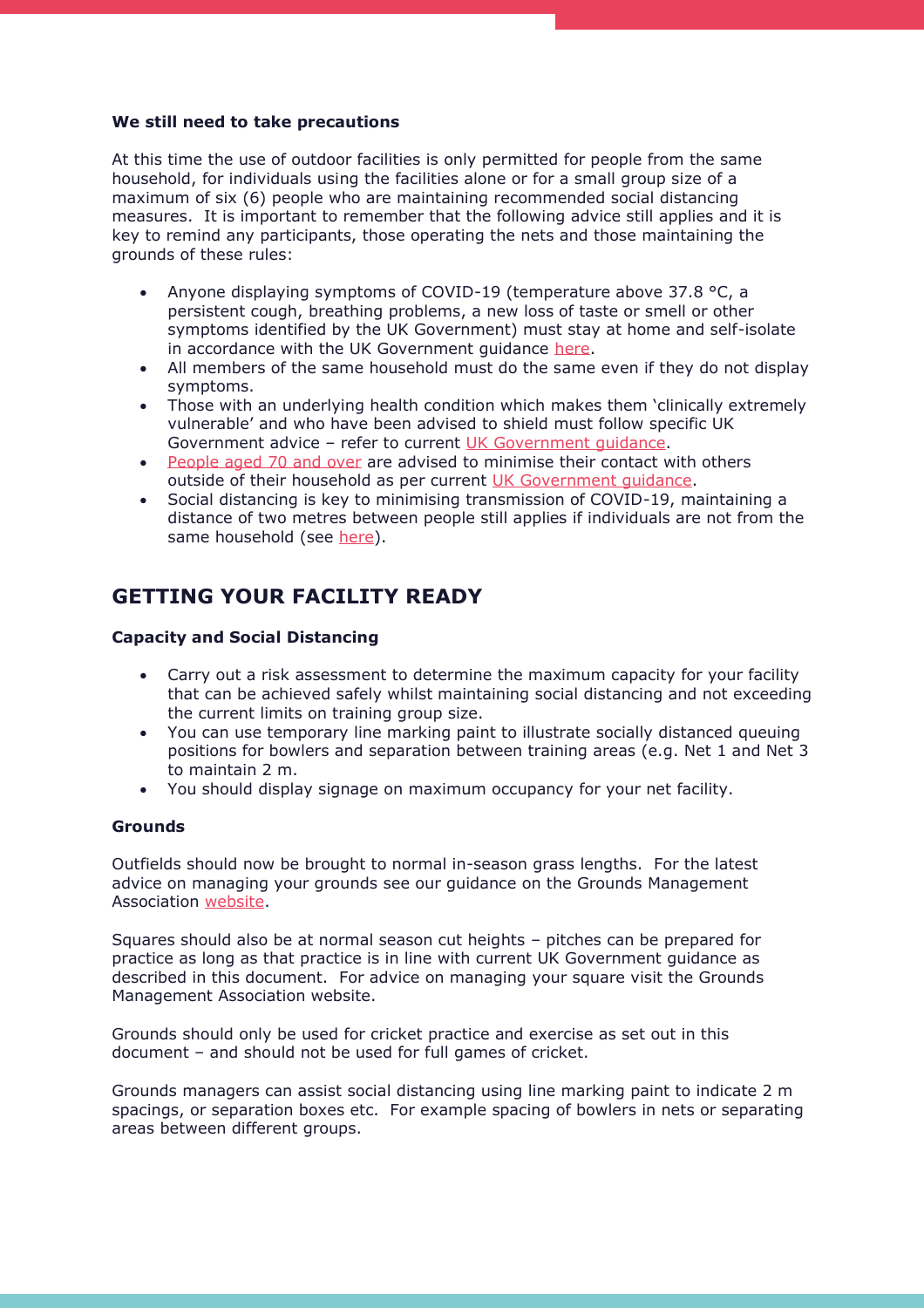### **Equipment**

ECB recommends you use your own equipment where possible. UK Government [guidance](https://www.gov.uk/government/publications/coronavirus-covid-19-guidance-on-phased-return-of-sport-and-recreation/guidance-for-the-public-on-the-phased-return-of-outdoor-sport-and-recreation) also states that where possible, limit the sharing of equipment.

If you are sharing equipment, including balls, you should wash your hands thoroughly before and after use and all contact points on the equipment and clean the equipment after each session using a suitable cleaning solution or antimicrobial wipes confirming to BS EN14476 standard.

No saliva or sweat should be applied to the ball at any time.

#### **Nets**

Because of the timing of the initial COVID-19 lockdown from late March until early May, many clubs have not conducted the pre-season work that normally takes place. This includes the preparation of nets. The safe and effective installation of netting is typically a task for two or three people. This is not work that is suitable for lone working and so a careful set-up plan is required that is compatible with the requirements of social distancing.

For the netting:

- If you have not already lowered or installed your netting this should be done in a safe manner. This includes safe working at height as many nets are over three metres tall.
- Clubs should check whether or not they need to comply with the Work at Height Regulations (2005) [here.](https://www.hse.gov.uk/work-at-height/faqs.htm)
- Carry out a health and safety risk assessment before starting any work and take steps to minimise any risks identified. If the fitting of nets cannot be carried out safely, then they should not be fitted.
- The safe use of mobile access (scaffold) towers (built and used by a competent person in accordance with all applicable health and safety regulations) is preferable to ladders.
- Where it is necessary to use ladders, use step ladders of a suitable height. If standard ladders are required use a suitably sized member of your household to stabilise them at the base (using another person who is not from the same household will breach social distancing guidelines).
- Avoid the use of damaged or wooden ladders.
- Check that the netting does not have holes repair if necessary.
- Check that the netting is secured to the framework and tensioned correctly to prevent injuries to occupants within the net or adjacent nets.
- Erect batting screens and sight screens according to installers' guidelines for safe use.

On the non-turf practice surface:

- Check that your carpets and bases are in a safe condition look for rucks and tears in the carpet that could cause dangerous ball bounce or a trip hazard to users. Repair if necessary.
- Sweep up debris and remove before play.
- Carry out maintenance to the carpet and base in accordance with the supplier's manual for your net surface.
- Check run-ups are safe, particularly if these are on grass.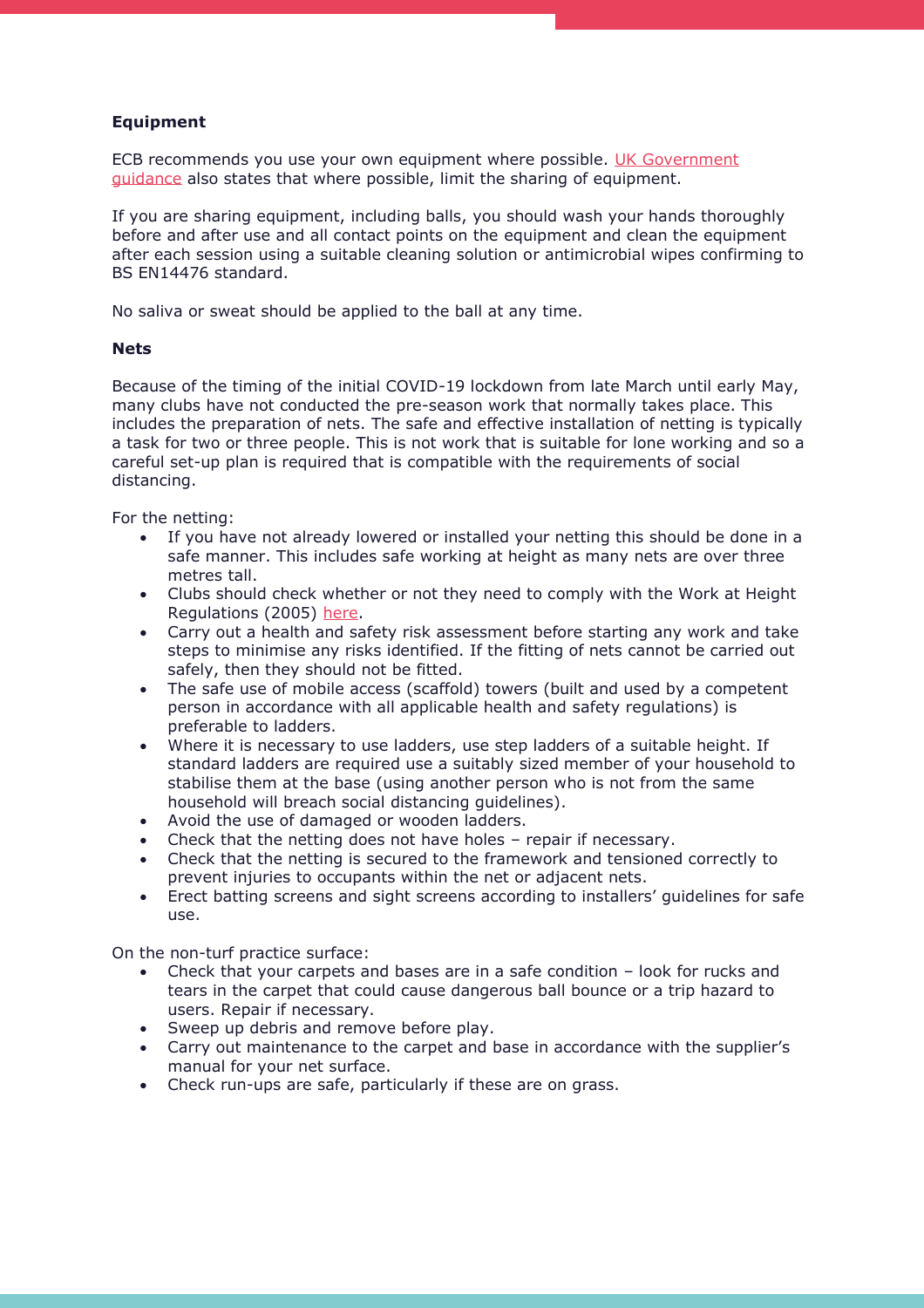## **OPERATING THE FACILITY SAFELY**

### **Taking Bookings**

To operate the facility safely and minimise the risk of spreading COVID-19, a controlled booking system will need to be put in place.

- Bookings will enable the club to control the number of people accessing the facility and reduce the likelihood of gatherings which are not permitted under UK Government guidelines.
- A well-managed booking system will also enable contact tracing if there is a suspected or confirmed COVID-19 infection of a user.

This does not require specific software; you could use a shared calendar app or keep paper records.

One person must be responsible for collecting booking requests, allocating time slots, keeping records of which slots have been allocated to which users, and communicating the allocation to users.

Clubs should decide on their opening and closing times, the length of their available time slots and which areas of the outfield and nets are safe to use. Consider change-over time, clean-down time of nets and how to keep a record of bookings for contact tracing.

For example, a paper or electronic record covering hourly time slots from 10am until 4pm for single-lane use, 50 minutes net practice followed by 10 minutes cleandown/change-over time ahead of the next participants.

Clubs must also:

- Maintain an accurate written record and contact information of who has attended to support contact tracing in the case of a suspected or confirmed COVID-19 infection.
- Continue to comply with all [safeguarding guidance.](https://www.ecb.co.uk/safeguarding)
- Ensure they have all the appropriate and up-to-date insurance.
- Continue to comply with data protection law including not sharing personal details of participants with others without having a legal basis for doing so (e.g. avoid making booking management system 'live' with personal details for all to see). For further information see [here.](https://www.ecb.co.uk/be-involved/club-support/GDPR)

### **Access to the facility**

A representative of the club should be present during opening times to monitor the operation with a copy of the booking sheet in order to resolve any booking issues that could result in social distancing guidelines being ignored.

This person should carry out a daily/per session check that the facilities are safe to use.

Clubs should provide access where possible through a separate entrance and exit, operating a one-way system. If these entrances are gated, they should be opened fully so that users do not touch the gates or locks.

This also applies to the net area, where possible leave the area fully accessible to minimise touch points. If this is unavoidable a cleaning station should be provided, and posters displayed to encourage cleaning down of touch points.

Clubs should ensure usual access to first aid and emergency equipment is maintained (in some cases this may require limited access to the clubhouse – which must be provided).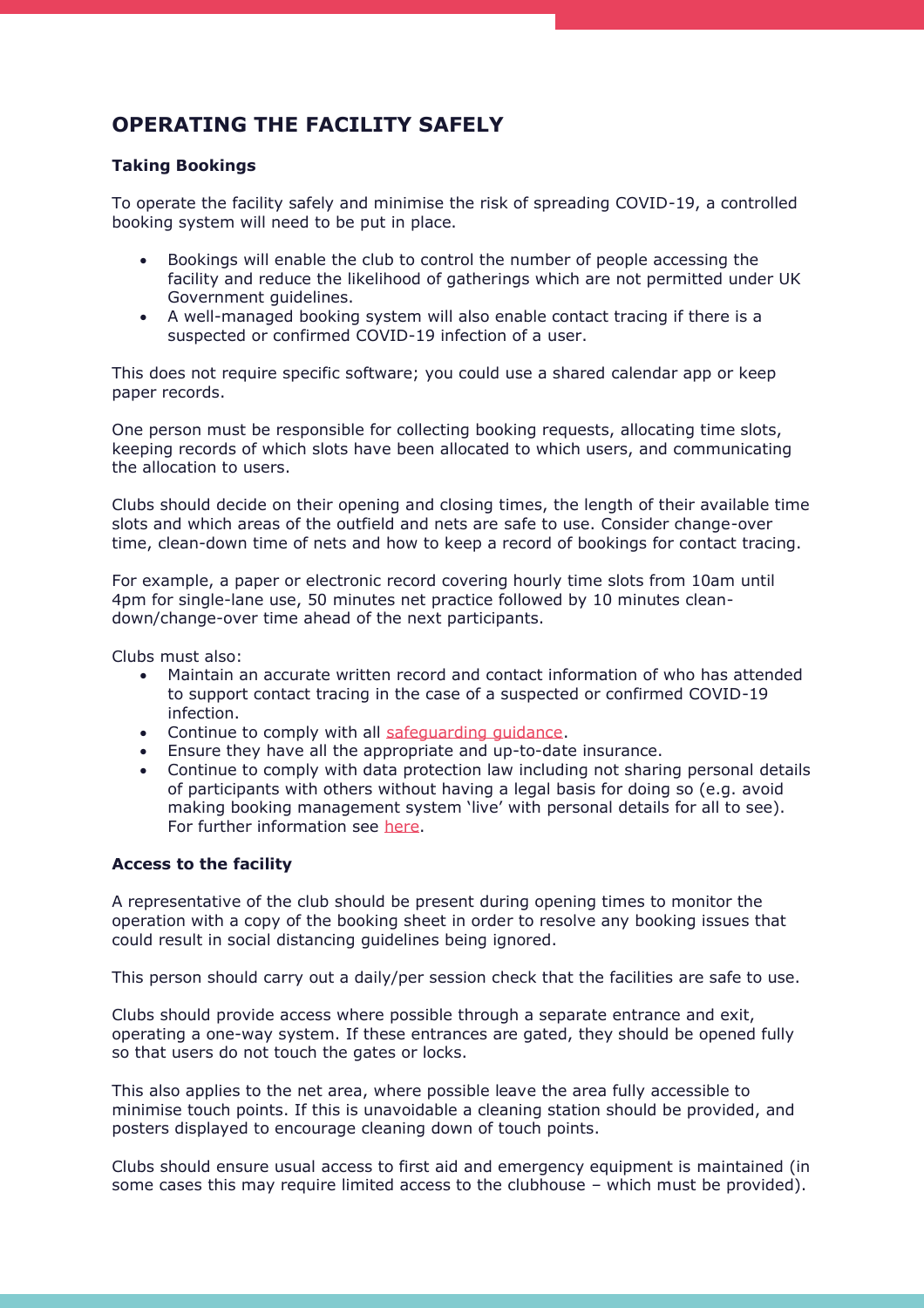Guidance on delivering first aid during the COVID-19 pandemic is available on the [St](https://www.sja.org.uk/get-advice/first-aid-advice/covid-19-advice-for-first-aiders/)  [John Ambulance website.](https://www.sja.org.uk/get-advice/first-aid-advice/covid-19-advice-for-first-aiders/)

As clubhouses will still be closed for general use and no changing facilities are available, clubs should make participants aware of this when booking. These facilities are to remain closed in order to reduce social interaction to help reduce the transmission of COVID-19.

Toilet facilities can be opened if the venue wishes, but particular care should be taken by those using them and those cleaning them. Where they are open, ensure soap and water is provided and they are cleaned regularly. Clubs that are opening toilet or hand washing facilities must be aware of their responsibility to prevent Legionnaire's disease see [here](https://www.hse.gov.uk/legionnaires/) for further details.

Participants should be encouraged to use toilet facilities before attending and to wash their hands upon arriving home.

Hand sanitiser with an alcohol content of at least 60% should be made readily available at entrance/exit points and the net area.

Where this is not possible due to lack of supply, participants will need to be informed in order to arrange their own hand washing procedures whether it be washing their hands before leaving the house (and when they return home) or taking hand sanitiser with them.

For a printable guide on washing hands see [here.](https://www.nhs.uk/live-well/healthy-body/best-way-to-wash-your-hands/)

For a printable guide on using hand gel see [here.](https://www.who.int/gpsc/5may/How_To_HandRub_Poster.pdf?ua=1)

Signage is a great way to reinforce the messages in this document and will help users understand why access is still limited at this phase and how the controls in place are protecting them and others.

For advice on reducing the risk of infection when outside your home see [here.](https://www.gov.uk/government/publications/staying-safe-outside-your-home/staying-safe-outside-your-home)

You must allow sufficient time for maintenance of your facility in your operating/booking schedule – consult with your grounds manager to ensure you allocate sufficient times for maintenance in good weather.

ECB will provide downloadable signage, including access control and example operating rules.

#### **Establishing and Communicating Operating Rules**

Operating rules will need to vary by venue to fit with site-specific restrictions but should include the following as a minimum:

- Do not attend if you or anyone in your household displays symptoms or your household is currently in isolation (full details at the beginning of this document).
- Personal hygiene measures should be carried out at home before and after use of the facility.
- Bring your own hand sanitiser where possible. If this isn't possible wash your hands with soap and water for at least 20 seconds before and after visiting the club.
- Travel together as a household.
- Avoid public transport.
- Try not to arrive too early, aim to arrive at the start of your slot to help with social distancing.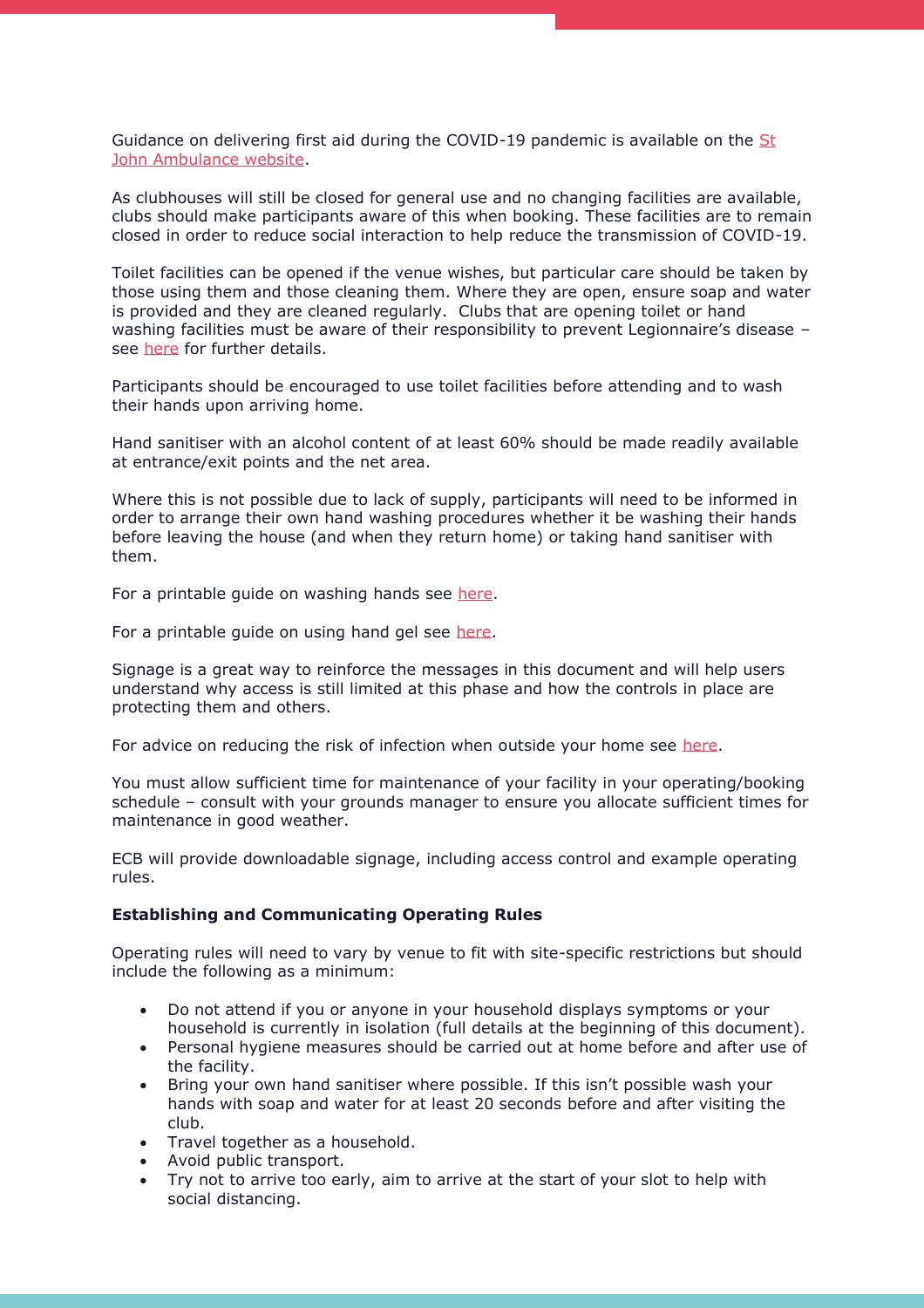- Bring your own playing/training equipment including balls.
- Bring your own filled drinking bottles.
- Avoid touching as much as possible whilst on club premises and use cleaning stations whenever available.
- Do not overstay your allocated time slot, you should be clear of the area by the time the next users arrive. Do not stay to socialise.
- If bowling machines are used, please ensure they are cleaned thoroughly between uses with dry cleaning products and that all balls used are cleaned with a suitable viricidal disinfectant. This is the responsibility of the bowling machine operator.
- Do not leave private property behind.
- No spitting.
- No saliva or sweat should be applied to the ball at any time.
- As always, the health and safety of participants is paramount please ensure those using the nets minimise the risk of injury (wear helmets, pads etc). As well as emergency response times being delayed, this is vital to avoid any additional stress on the NHS.
- Encourage all users to report any infection of their household following use of the facility to allow effective contact tracing and to limit the spread of the virus.

These rules should be clearly communicated to each person making a booking, on club social media channels and through signage at access points to grounds and close to net facilities. Signage should be laminated to improve durability and updated and replaced as required.

## **NEXT STEPS**

- 1. Review your operating plan after day one and week one and revise if necessary your facility operation must be fit for purpose and safe for those operating, maintaining and using the site.
- 2. Act on any incidence of infection prior to or after use of the facility and conduct appropriate contact tracing in line with UK Government methods.
- 3. Be prepared to close your facility in the event of:
	- a. An incidence of COVID-19 infection of a user.
	- b. A change in UK Government guidance/regulation.
- 4. Constantly review UK Government quidance. Please also regularly review news updates on the [ECB website.](https://www.ecb.co.uk/) This guidance will be updated and is likely to change in response to UK Government policy and other best practice guidance.

## **GUIDANCE FOR ONE-TO-ONE COACHING AND SMALL COACHING (MAXIMUM ONE-TO-FIVE)**

These guidelines currently apply to England only, and have been produced in line with the UK Government guidance on public spaces, outdoor activity and exercise published on 01 June 2020, which can be read [here.](https://www.gov.uk/government/publications/coronavirus-covid-19-guidance-on-phased-return-of-sport-and-recreation/guidance-for-personal-trainers-and-coaches-on-the-phased-return-of-sport-and-recreation)

- The purpose of these guidelines is to assist coaches in creating as safe an environment as possible for players returning to play during the COVID-19 lockdown restrictions.
- Whilst all coaches and players will be extremely keen to start playing it is imperative that coaches set an example and follow these guidelines to ensure that the risk of infection/transmission of the virus is minimised.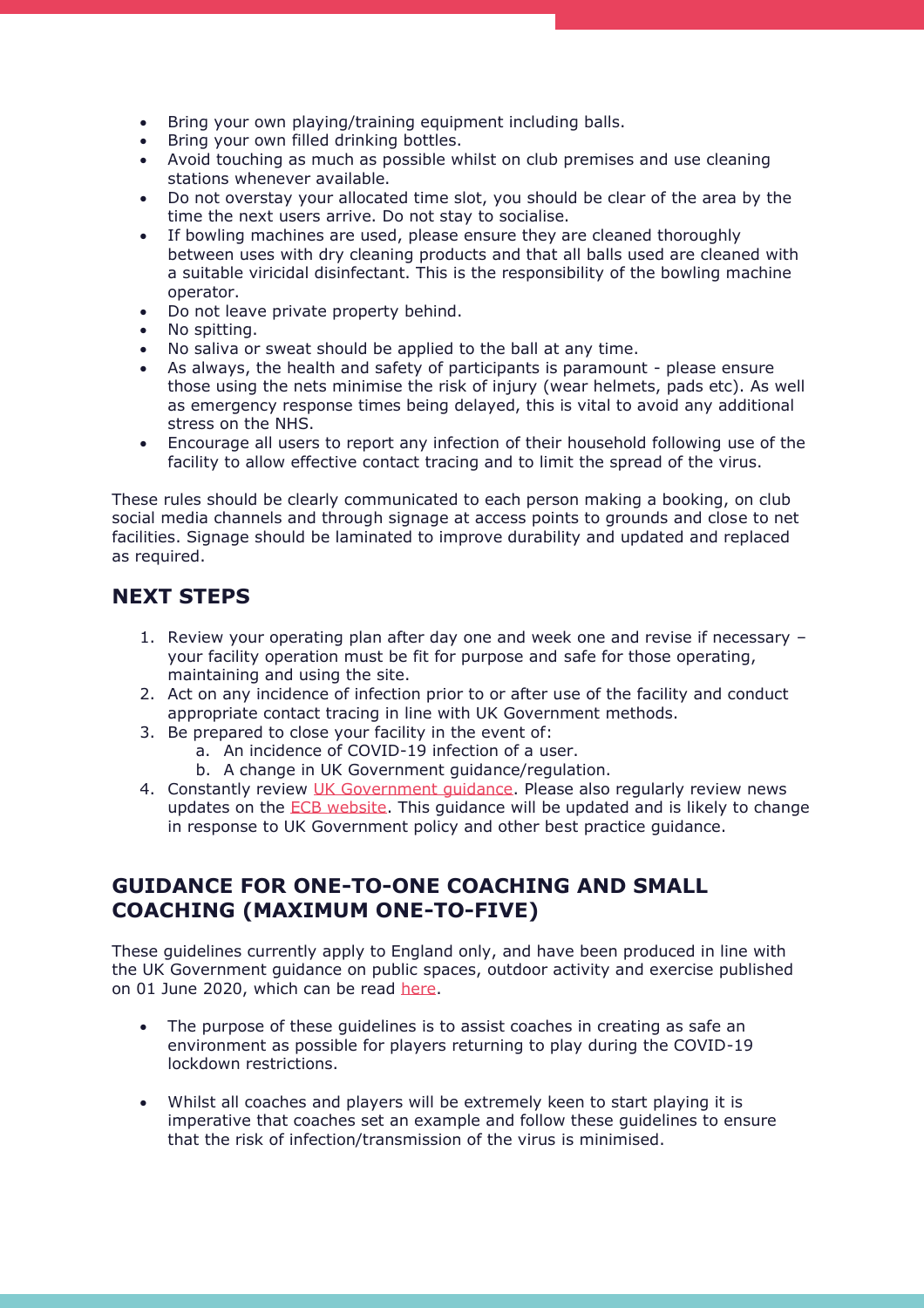- These guidelines cannot cover every eventuality and coaches must conduct a risk assessment, ensuring appropriate measures are put in place to keep participants and coaches safe.
- Playing and coaching cricket in itself carries some degree of risk and whilst being mindful of the guidelines regarding COVID-19, coaches should not lose sight of the normal safety rules relating to playing and coaching cricket which continue to apply and must be complied with (DBS, safeguarding, First Aid etc).
- Coaches should make themselves aware of and abide by, all guidelines set out by the UK Government, the venue and ECB regarding use of facilities.
- It is the coach's responsibility to ensure that they coach players in a safe environment and follow relevant guidelines.
- Only one-to-one coaching and small group (one-to-five) coaching is permitted
- Alongside these guidelines, coaches should read the information published by Sport England, and specifically their O&A section.

Coaches should remember the following key principles:

- **Follow all COVID-19 guidelines established by the UK Government.**
- **Follow all COVID-19 guidelines established by the venue.**
- **Follow all COVID-19 guidelines established by ECB.**

### **Before a session**

- Avoid excessive travel to different venues, cycle or drive where possible and avoid public transport if you can.
- Coach to conduct a full risk assessment of the venue in advance of the coaching session.
- Coach to ensure they have access to hand sanitiser/alcohol wipes/washing up liquid.
- Establish a quarantined waiting area for parents.
- Coach to ensure all surfaces are clean and equipment is washed with soapy water and dried completely prior to use – with electronic bowling machine cleaned with suitable dry cleaning products.
- Coaching sessions should be booked and paid for in advance by bank transfer or contactless card payment – no cash transactions.
- Coach to explain the safety guidelines of what is expected pre, during and post session including what the player is expected to do to maintain compliance with social distancing guidelines and all other health and safety guidelines.
- Only one-to-one sessions or small group sessions are permitted (up to one-tofive).

### **During the session – Outdoors only**

- Maintain a minimum of two metres apart to meet social distancing requirements including during observed sessions (no handshakes).
- Ensure all health and safety and emergency first aid guidelines are followed.
- Players must provide their own equipment if possible, and this must be kept in a zipped bag when not in use.
- Coach is responsible for collecting all of their own equipment/kit do not share equipment if possible.
- Player is responsible for collecting all their own equipment/kit do not share equipment if possible.